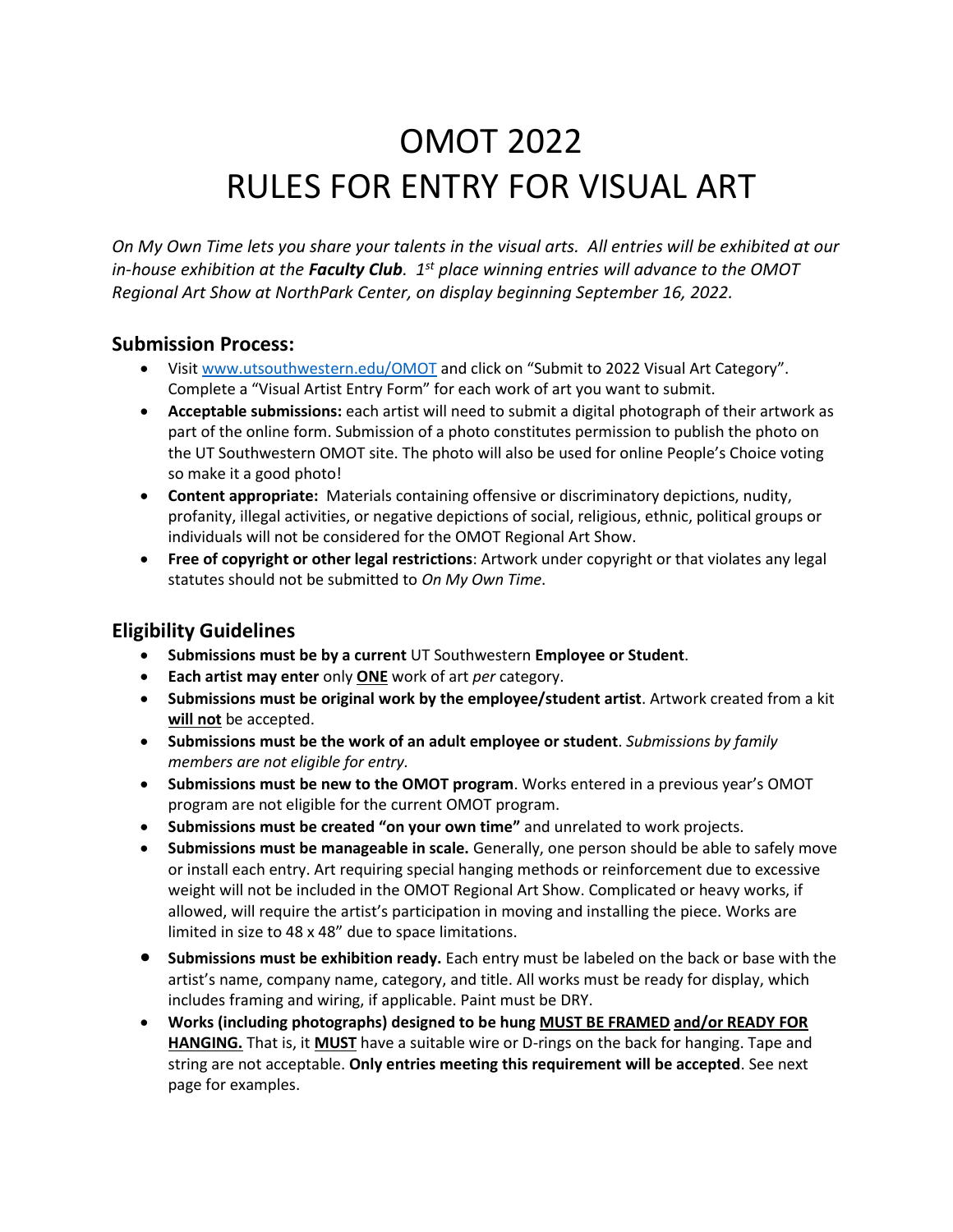



Wire hanger is the preferred hardware. Do not use sawtooth hangers.

D-rings on either side of frame/canvas also acceptable

## **Classification of Artwork:**

Each artist must classify his/her submission(s) into one of the following 12 categories:

| <b>Visual Art Category</b>        | <b>Description</b>                                                                 |
|-----------------------------------|------------------------------------------------------------------------------------|
| <b>Works on Canvas</b>            | Oils, acrylics, and other paints on traditional canvas                             |
| Works on Paper                    | Drawings, prints, watercolors, and collage on paper                                |
| Black & White Photography         | Images created with a digital or film camera printed in black and white; must be   |
|                                   | "straight" photography, with only minor digital enhancements                       |
| Color Photography                 | Images created with a digital or film camera printed in color; must be "straight"  |
|                                   | photography, with only minor digital enhancements                                  |
| Digital Art (previously "Enhanced | Images that have been significantly enhanced, altered, and/or manipulated by       |
| Photography & Computer Art")      | computer software, by hand, or by another method; also includes hard copies of     |
|                                   | other computer-generated art                                                       |
| Sculpture                         | Objects such as castings, constructions, and assemblages                           |
| Ceramics, Wood, & Glass           | Objects such as carvings, woodturning, pottery and fired clay, mosaic and glass -  |
|                                   | not including sculpture                                                            |
| Jewelry & Metal                   | Objects such as jewelry and metal works - not including sculpture                  |
| Mixed Media                       | Works using more than one medium                                                   |
| Textiles & Fiber                  | Objects utilizing fabric, yarn, thread, or textiles, including but not limited to: |
|                                   | weaving, quilting, needlework-embroidery, needlepoint, crocheting, tatting,        |
|                                   | knitting, sewing, basketry, wearable art, rugs, and surface designs such as batik  |
| Corporate (or Department)         | Visual art created by 3 or more employees (e.g. a collaborative painting, mosaic,  |
| Collaboration                     | sculpture, or collage)                                                             |
| Video/Film/Animation              | Film, documentary, and 2D or 3D animation of any kind. (Please work with OMOT      |
|                                   | ambassadors for displaying on campus, and please note that the regional display at |
|                                   | NorthPark Center may not be facilitated by BCA)                                    |

## **Special UT Southwestern Category: Sustainable Art**

- *Sustainable Art*, established by UT Southwestern for art consisting of the visionary use of recycled materials (that is, materials that have had a prior use before they were incorporated into the work of art). Entries in the "Sustainable Art" category will be judged by a separate group of UT Southwestern judges.
	- o Submissions for the Sustainable Art category must also be entered into one of the specified visual arts categories listed above in order to be judged by *Business Council of the Arts*.
	- o NOTE: Works that need maintenance or may decay *will not* be accepted.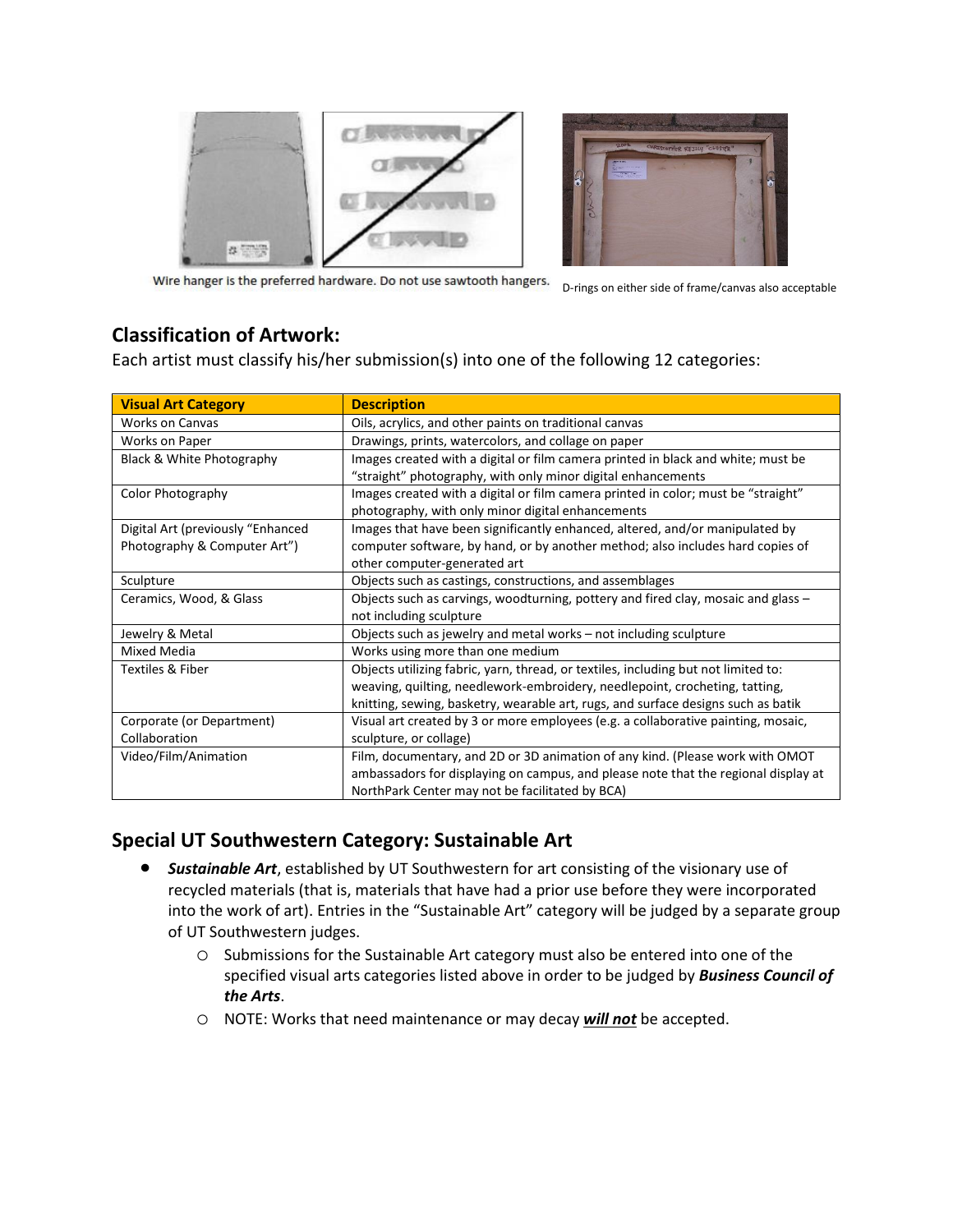## **Classification of Artists:**

Each artist must also indicate which division their work is being entered: **Division A (for Amateur)** or **Division B (for Professional)**. If the artist's answer is "yes" to any of the criteria listed below, they must enter Division B (Professional).

- The artist routinely sells their work in the category they're entering.
- The artist has had a professional, curated, or gallery exhibition.
- The artist is employed in an art-related job and the category they're entering is related to their profession. Examples include: architects entering artwork containing structural drawings; photographers entering photographs; graphic or advertising artists and illustrators entering graphic works. If the artist is entering artwork in a category that differs from their professional field, they may be considered Amateur.

Please note that it is possible for an artist to be Professional in one category and Amateur in another. Awards, exhibitions, or sales directly related to On My Own Time do not automatically place the artist into the Professional category.

## **Display of art work:**

- Art will be arranged for display in the **Faculty Club** by volunteers designated by the OMOT Committee.
- The OMOT Committee cannot be responsible for any loss of or damage to art works on display, either at the Faculty Club or at NorthPark Center

#### **Delivery of art work:**

- Artists or their representatives are responsible for delivering their artwork to the UT Southwestern Faculty Club (located on the 4<sup>th</sup> floor of the Florence Building) at the designated drop-off days and times.
- At the time of drop-off, a label with the artist's name, UT Southwestern department, phone number, title, and category of the art work will be attached to the art work in an inconspicuous location. The artist will also be asked to sign a release form.
- It is expected that art work entered will stay on display for the full duration of the show.

#### **Judging:**

- Judges are art professionals selected and assigned by the *Business Council for the Arts* (not by the UT Southwestern OMOT committee).
- *For each category of art, the judges will select a 1st place winner, and one or more honorable mention winners*. If the judges believe the quality of art work in any one category does not merit a first-place prize, there will be no winner in that category.
- "Best of Show" will be selected by the judges from among the 1st place winners.
- The decisions of the judges are final.
- "People's Choice" will be selected by vote of UT Southwestern employees and students.
- All  $1^{st}$  Place, Best of Show, and the People's Choice winners will go to the region-wide show at NorthPark Center. Because all entries in the region-wide show have already won awards, there will be no further judging.
- *Sustainable Art Category:* This category will only be judged by a UT Southwestern committee to determine the 1<sup>st</sup> place winner and one or more honorable mentions; due to space limitations at NorthPark Center, the 1<sup>st</sup> place winning entry for the Sustainable Art category will not be